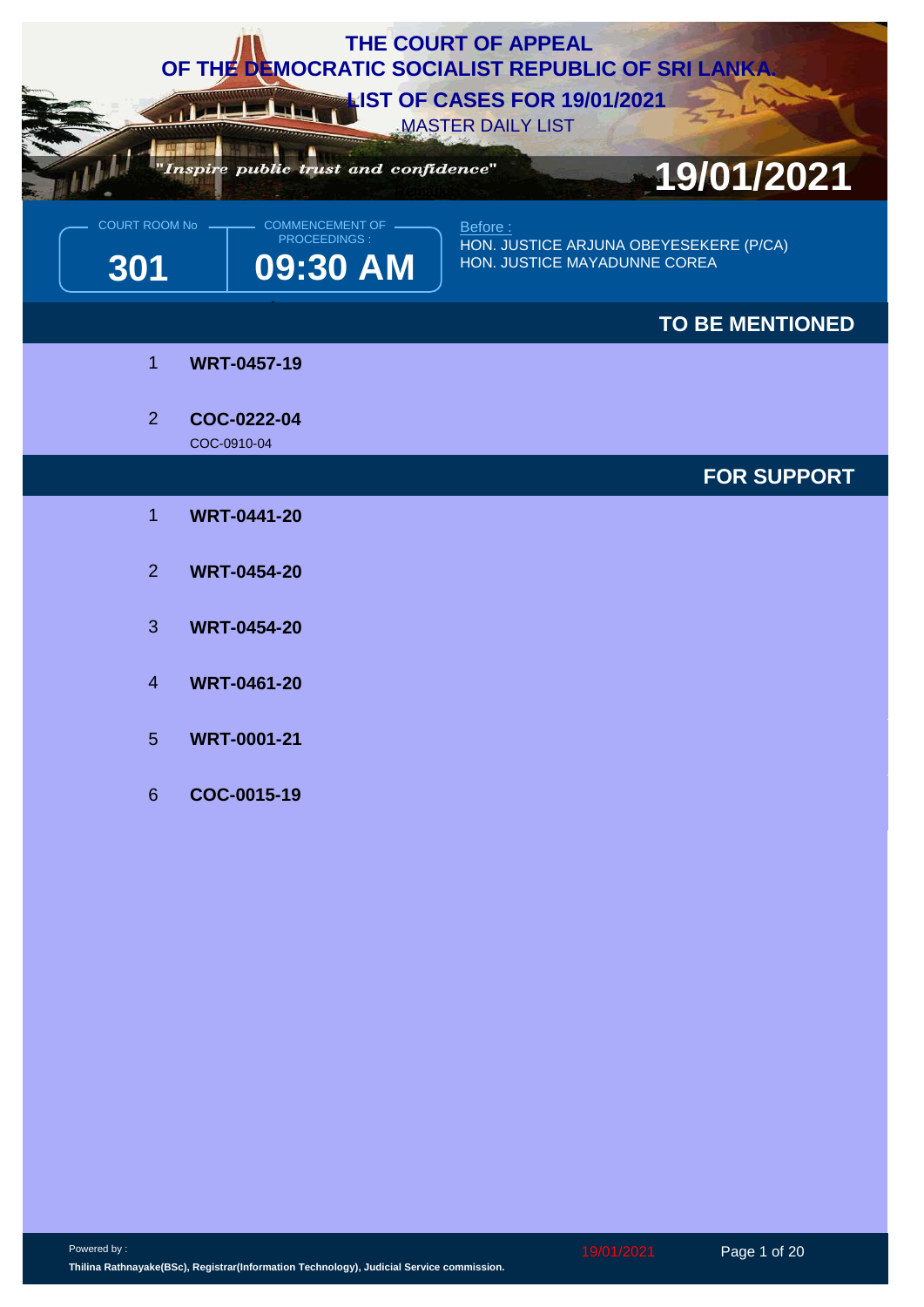

**107. 10:00 AM** PROCEEDINGS :

HON. JUSTICE K. PRIYANTHA FERNANDO HON. JUSTICE SAMPATH B. ABAYAKOON

## **FOR ARGUMENT**

- 1 **HCC-0104-105-19**
- 2 **HCC-0110-19**
- 3 **HCC-0129-19**
- 4 **HCC-0209-19**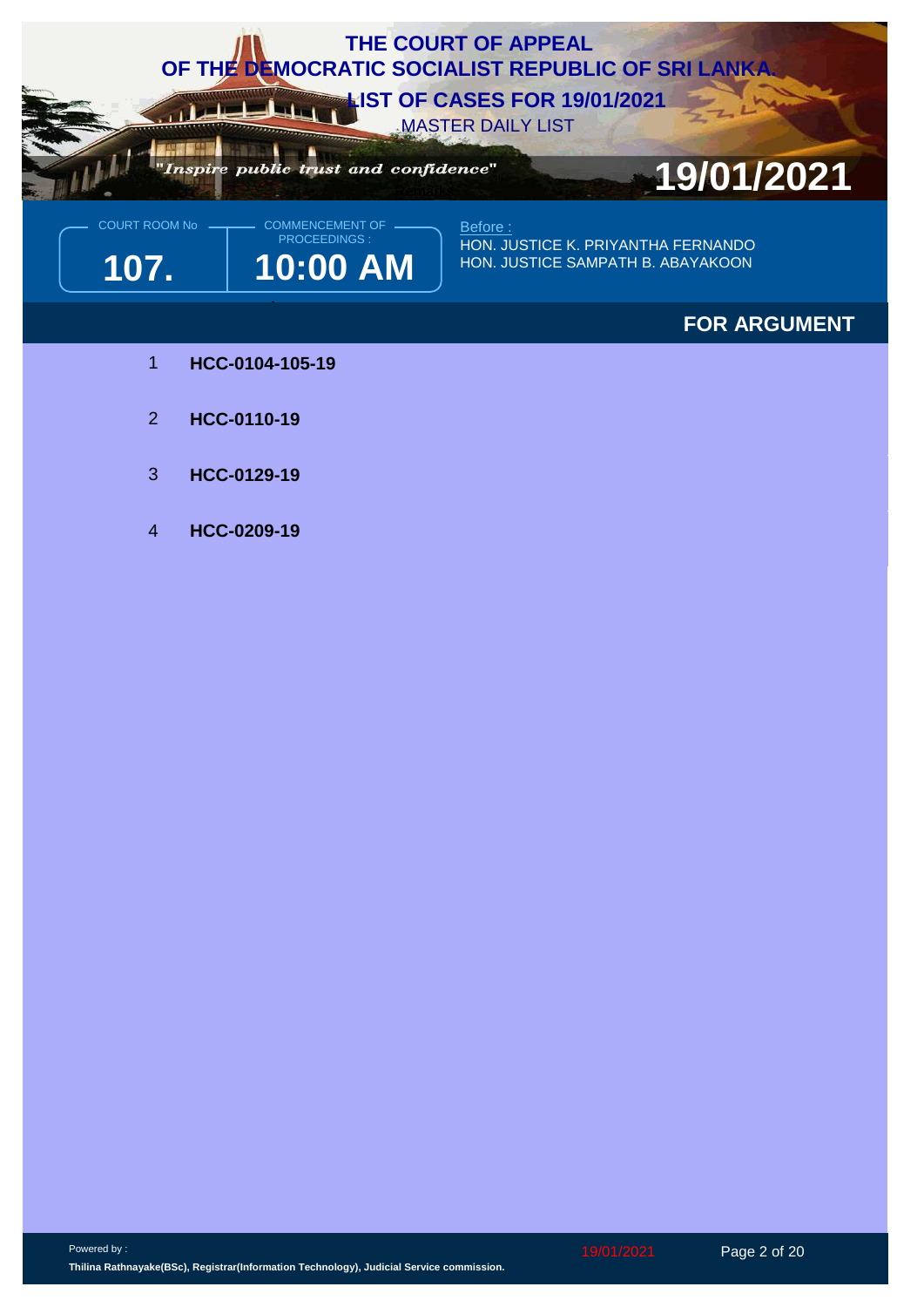| THE COURT OF APPEAL<br>OF THE DEMOCRATIC SOCIALIST REPUBLIC OF SRI LANKA<br><b>LIST OF CASES FOR 19/01/2021</b><br><b>MASTER DAILY LIST</b> |                                                           |                                                                          |  |  |
|---------------------------------------------------------------------------------------------------------------------------------------------|-----------------------------------------------------------|--------------------------------------------------------------------------|--|--|
|                                                                                                                                             | Inspire public trust and confidence"                      | 19/01/2021                                                               |  |  |
| COURT ROOM No -<br>204.                                                                                                                     | <b>COMMENCEMENT OF</b><br><b>PROCEEDINGS:</b><br>09:30 AM | Before:<br>HON. JUSTICE MENAKA WIJESUNDERA<br>HON. JUSTICE NEIL IDDAWALA |  |  |
|                                                                                                                                             |                                                           | <b>TO BE MENTIONED</b>                                                   |  |  |
| 1                                                                                                                                           | CPA-0105-20                                               |                                                                          |  |  |
| $\overline{2}$                                                                                                                              | CPA-0137-20                                               |                                                                          |  |  |
|                                                                                                                                             |                                                           | <b>NOTICE RETURNABLE</b>                                                 |  |  |
| 1                                                                                                                                           | CPA-0132-20                                               |                                                                          |  |  |
| 2                                                                                                                                           | CPA-0138-20                                               |                                                                          |  |  |
|                                                                                                                                             |                                                           | <b>FOR INQUIRY</b>                                                       |  |  |
| 1                                                                                                                                           | CPA-0135-17                                               |                                                                          |  |  |
| $\overline{2}$                                                                                                                              | CPA-0084-20                                               |                                                                          |  |  |
|                                                                                                                                             |                                                           | <b>FOR ARGUMENT</b>                                                      |  |  |
| $\mathbf 1$                                                                                                                                 | PHC-0162-18                                               |                                                                          |  |  |

Powered by : **Thilina Rathnayake(BSc), Registrar(Information Technology), Judicial Service commission.**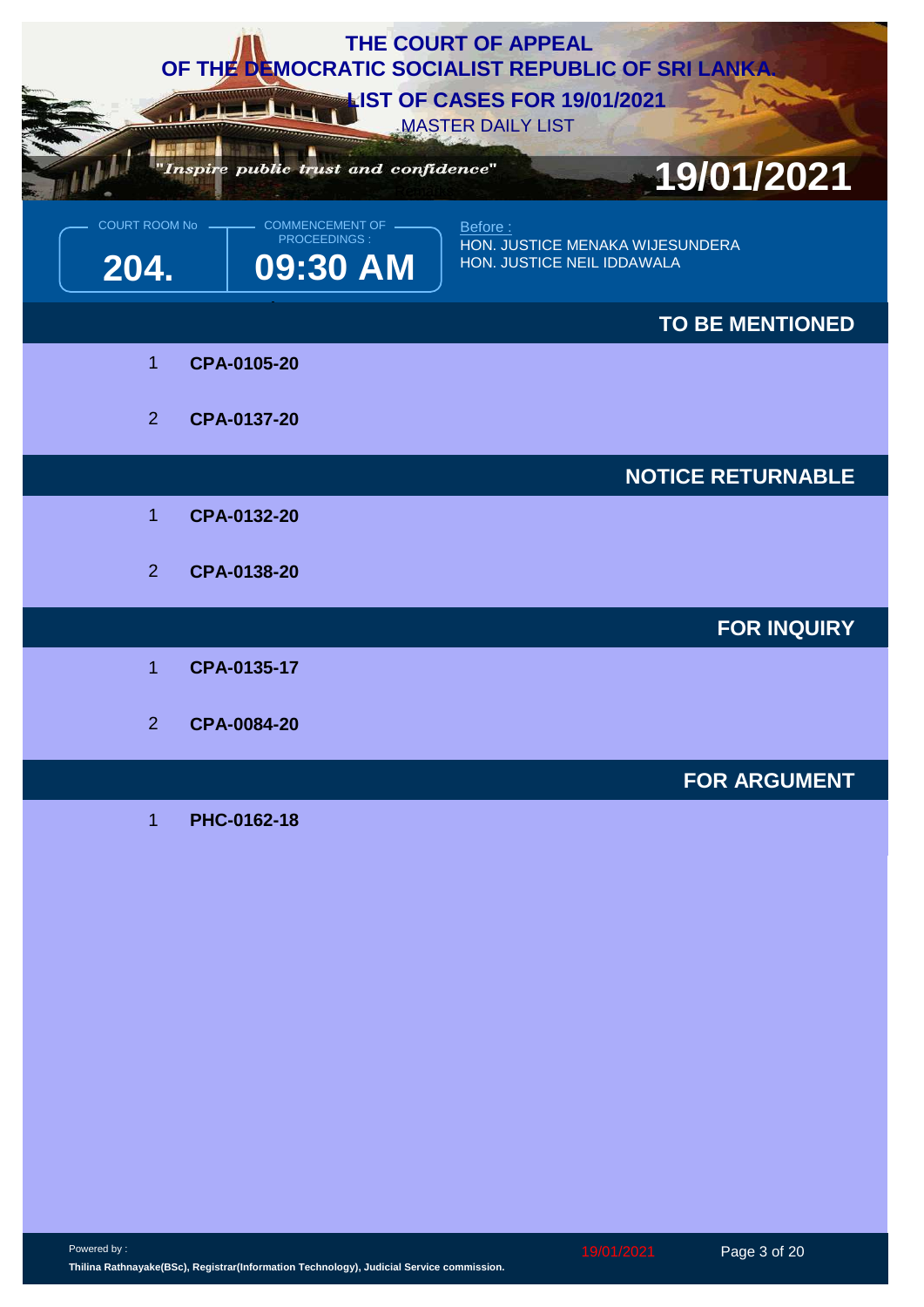

2 **HCC-0093-18** TOP OF THE LIST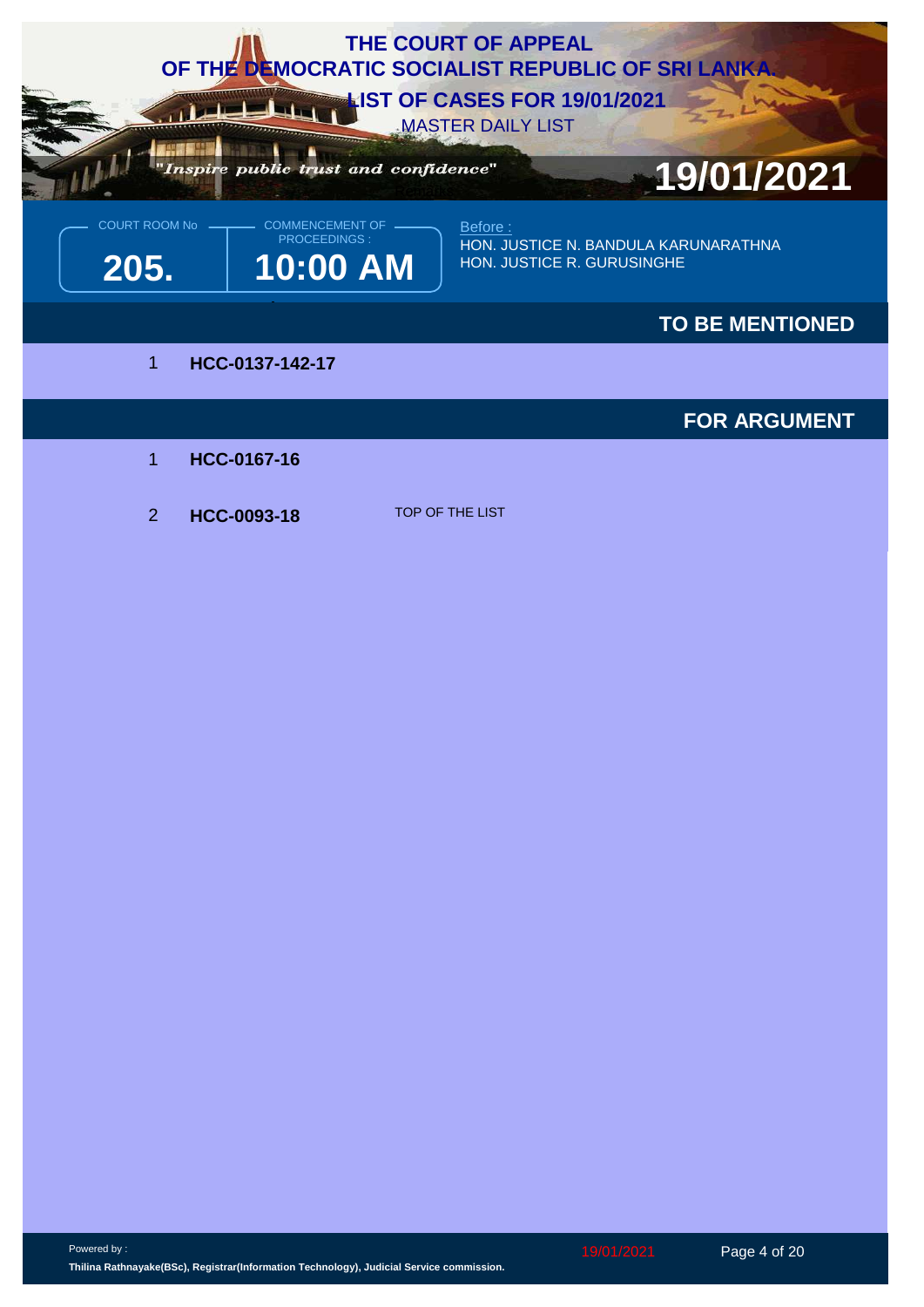

**110. 10:00 AM** PROCEEDINGS :

Before : HON. JUSTICE DEVIKA ABEYRATNE HON. JUSTICE P. KUMARARATNAM

## **FOR ARGUMENT**

- **HCC-0272-10** HCC-0325-327-15 1
- 2 **HCC-0212-17**
- 3 **HCC-0476-479-17**
- 4 **HCC-0092-18**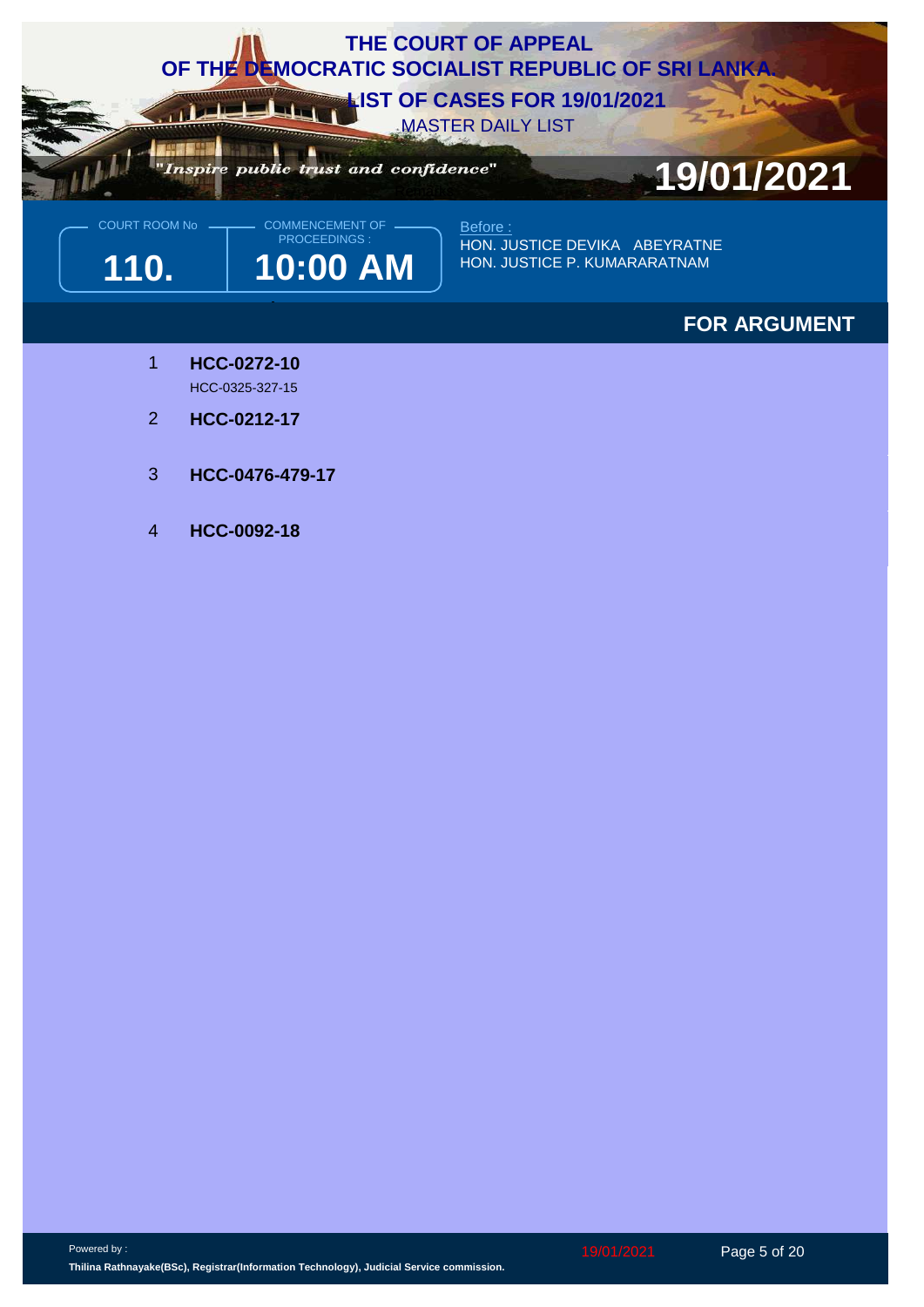

## **FOR ARGUMENT**

1 **WKF-0004-19**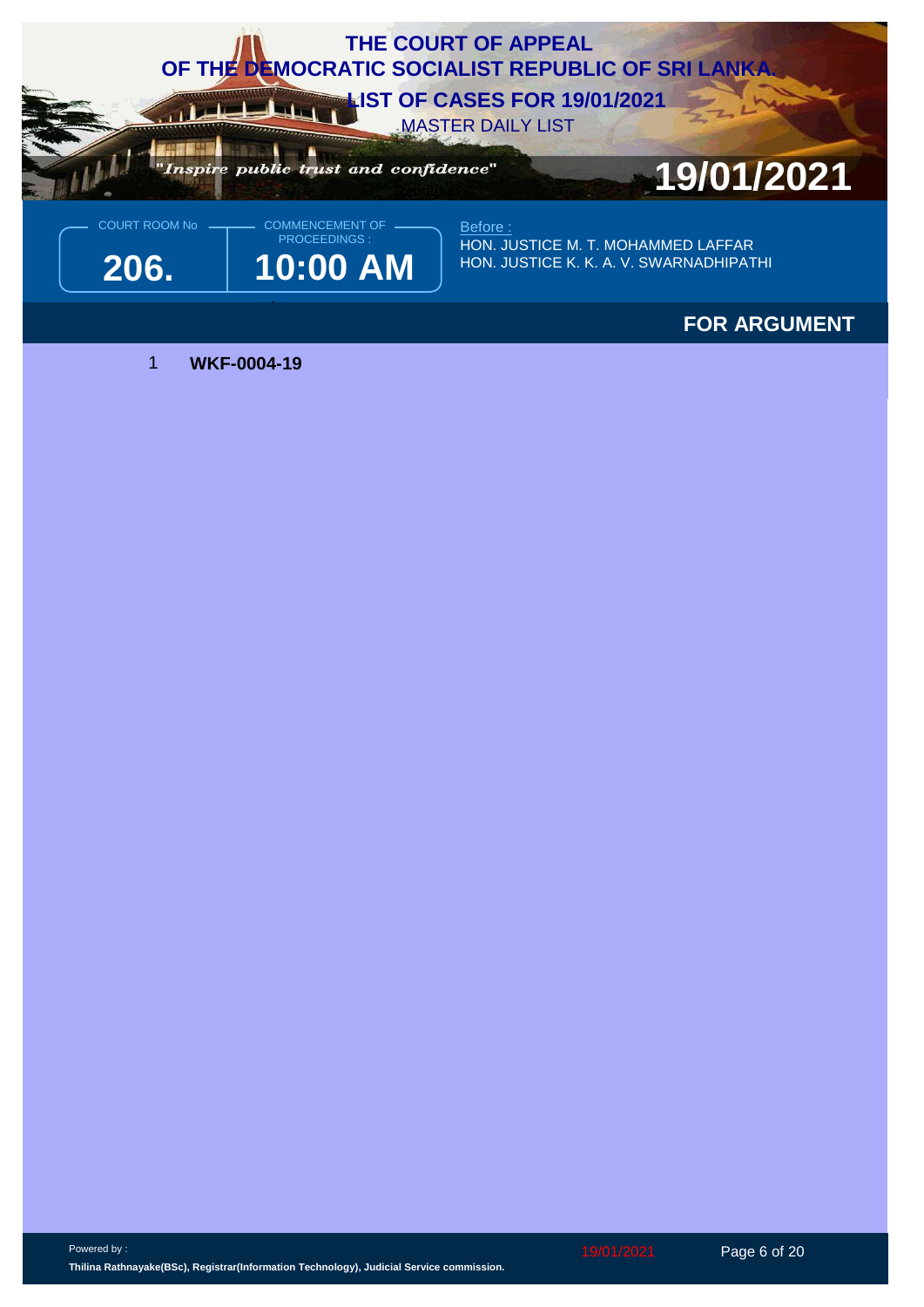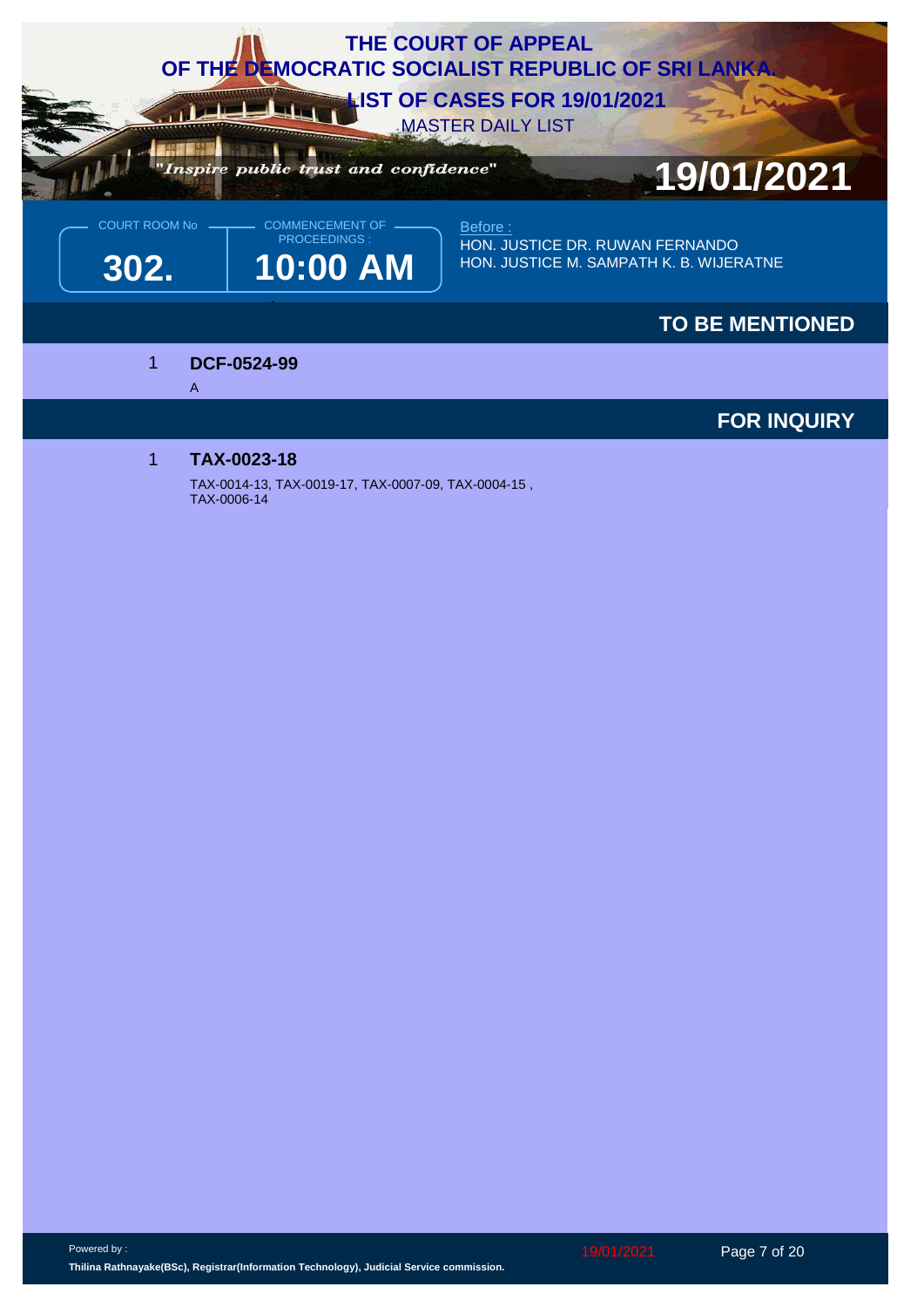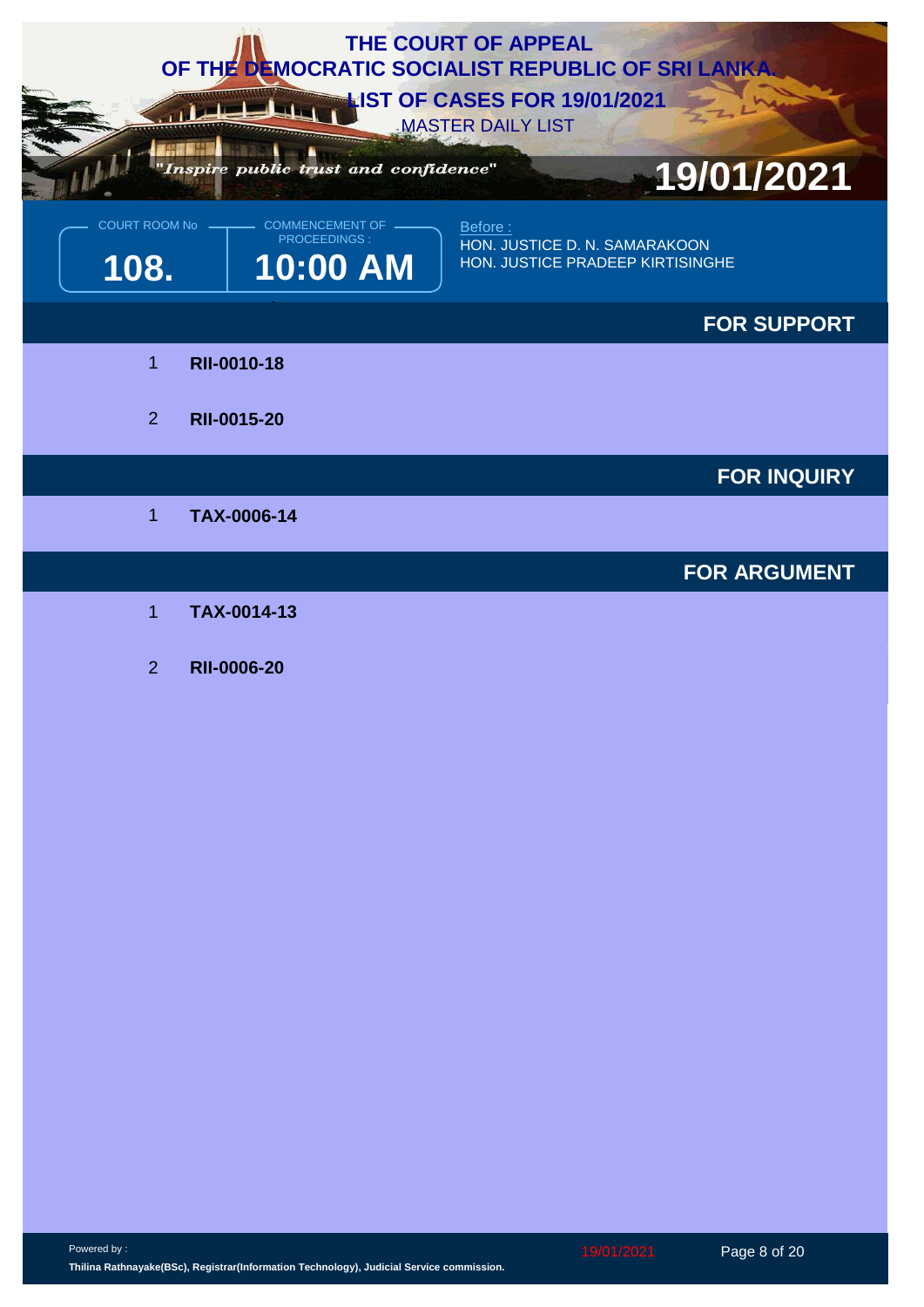

Powered by :

19/01/2021 Page 9 of 20

**Thilina Rathnayake(BSc), Registrar(Information Technology), Judicial Service commission.**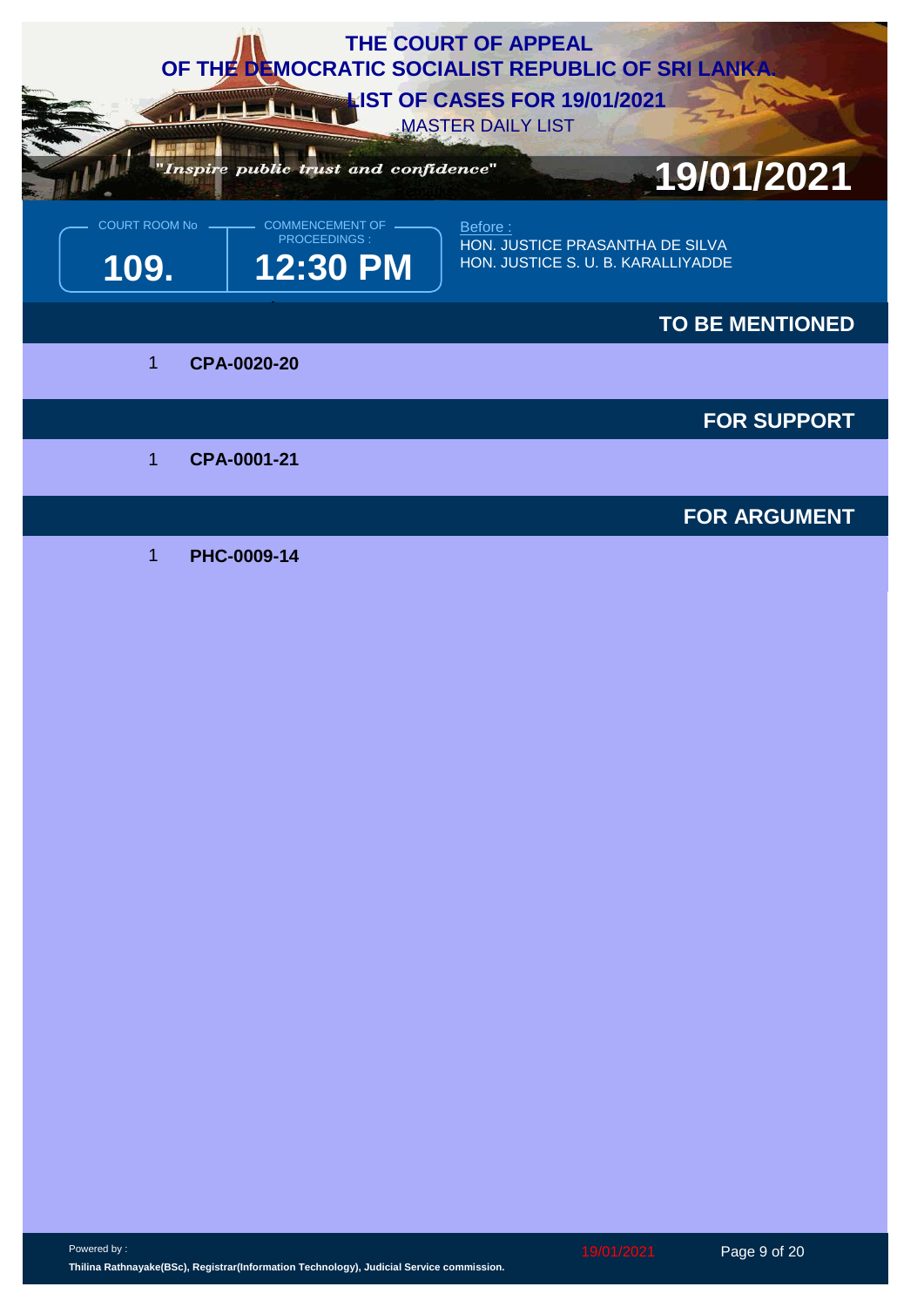

## **FOR ARGUMENT**

1 **WRT-0034-20**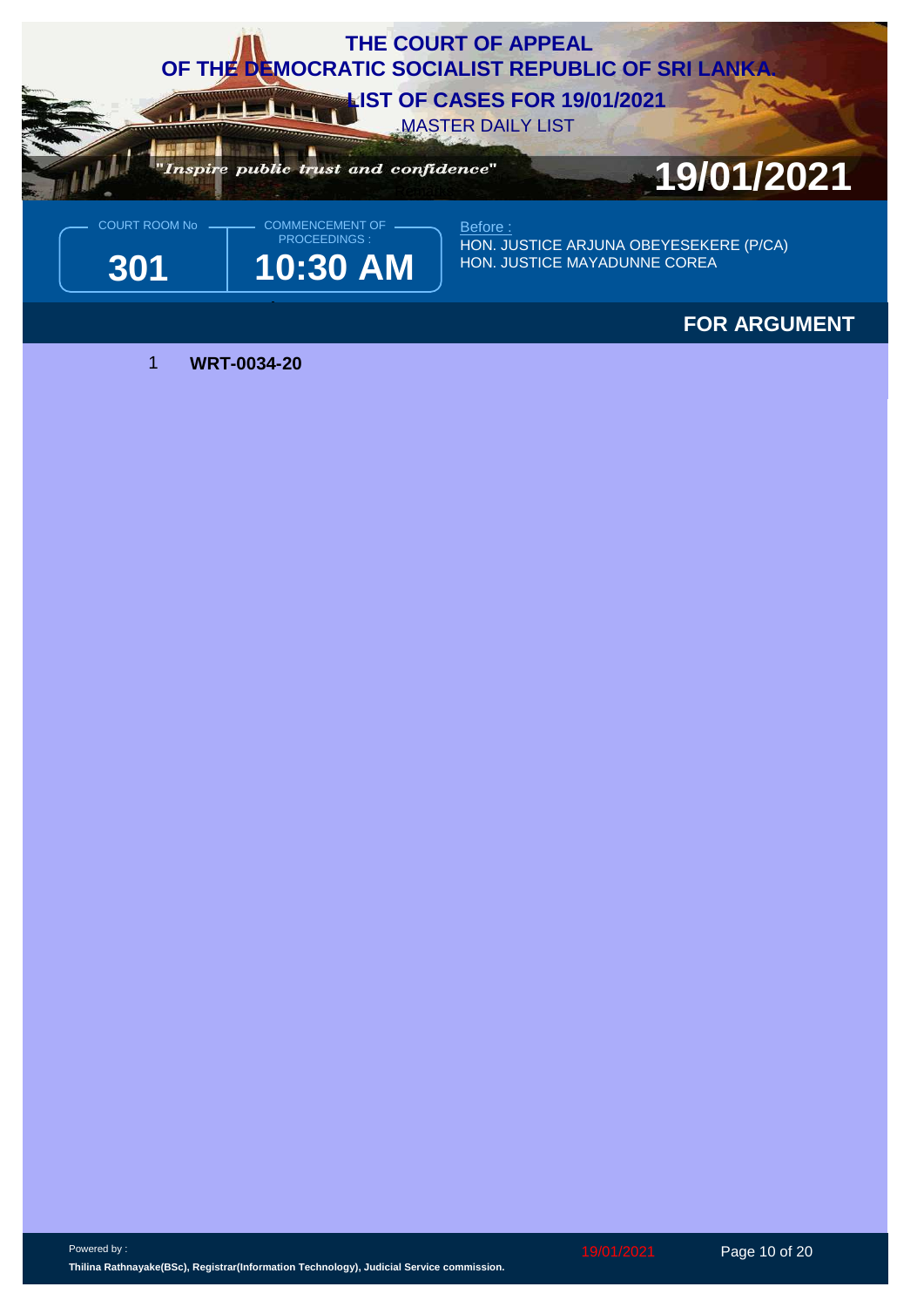| <b>THE COURT OF APPEAL</b><br>OF THE DEMOCRATIC SOCIALIST REPUBLIC OF SRI LANKA.<br><b>NIST OF CASES FOR 19/01/2021</b><br><b>MASTER DAILY LIST</b> |                                                         |                                                                                   |  |  |
|-----------------------------------------------------------------------------------------------------------------------------------------------------|---------------------------------------------------------|-----------------------------------------------------------------------------------|--|--|
|                                                                                                                                                     | Inspire public trust and confidence"                    | 19/01/2021                                                                        |  |  |
| COURT ROOM No<br>301                                                                                                                                | <b>COMMENCEMENT OF</b><br>PROCEEDINGS:<br><b>Others</b> | Before:<br>HON. JUSTICE ARJUNA OBEYESEKERE (P/CA)<br>HON. JUSTICE MAYADUNNE COREA |  |  |
|                                                                                                                                                     |                                                         | <b>FOR JUDGEMENT</b>                                                              |  |  |
| 1                                                                                                                                                   | <b>WRT-2196-02</b>                                      | HON. JUSTICE ARJUNA OBEYESEKERE (P/CA)                                            |  |  |
|                                                                                                                                                     |                                                         | <b>TO BE MENTIONED</b>                                                            |  |  |
| $\overline{1}$                                                                                                                                      | <b>WRT-0046-19</b>                                      |                                                                                   |  |  |
| 2                                                                                                                                                   | <b>WRT-0290-19</b>                                      |                                                                                   |  |  |
| 3                                                                                                                                                   | <b>WRT-0324-19</b>                                      |                                                                                   |  |  |
| $\overline{4}$                                                                                                                                      | TRF-0002-19                                             |                                                                                   |  |  |
| 5                                                                                                                                                   | COC-0006-20                                             |                                                                                   |  |  |
|                                                                                                                                                     |                                                         | <b>FOR SUPPORT</b>                                                                |  |  |
| 1                                                                                                                                                   | <b>WRT-0147-20</b>                                      |                                                                                   |  |  |
| 2 <sup>1</sup>                                                                                                                                      | <b>WRT-0187-20</b>                                      |                                                                                   |  |  |
| 3                                                                                                                                                   | <b>WRT-0305-20</b>                                      |                                                                                   |  |  |
| $\overline{4}$                                                                                                                                      | <b>WRT-0359-20</b>                                      |                                                                                   |  |  |
| 5                                                                                                                                                   | <b>WRT-0399-20</b>                                      | HON. JUSTICE ARJUNA OBEYESEKERE (P/CA)<br>HON. JUSTICE SOBHITHA RAJAKARUNA        |  |  |
| 6                                                                                                                                                   | COC-0002-19                                             |                                                                                   |  |  |
|                                                                                                                                                     |                                                         | <b>NOTICE RETURNABLE</b>                                                          |  |  |
| 1                                                                                                                                                   | <b>WRT-0038-20</b>                                      |                                                                                   |  |  |
|                                                                                                                                                     |                                                         |                                                                                   |  |  |

Powered by : **Thilina Rathnayake(BSc), Registrar(Information Technology), Judicial Service commission.**

19/01/2021 Page 11 of 20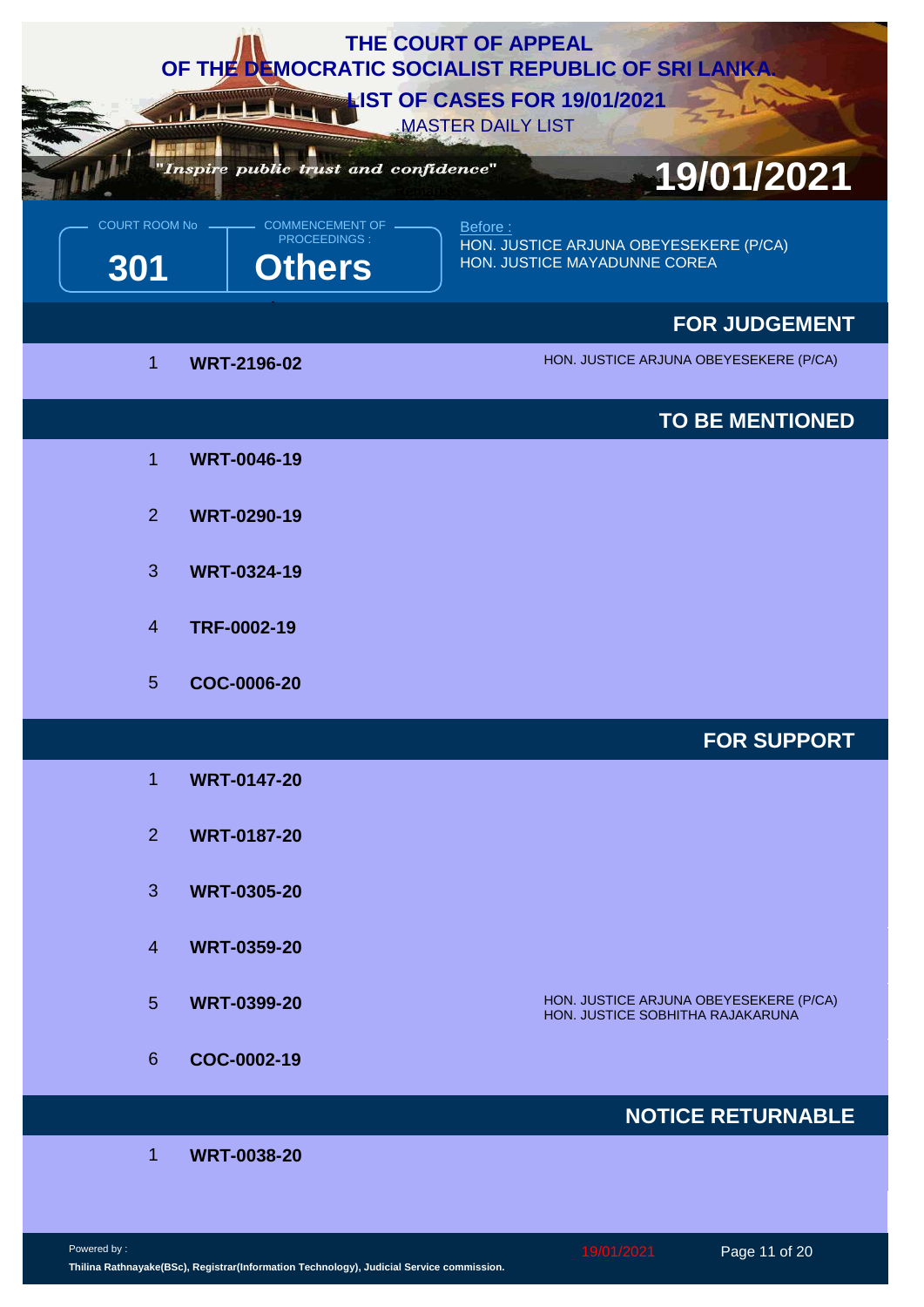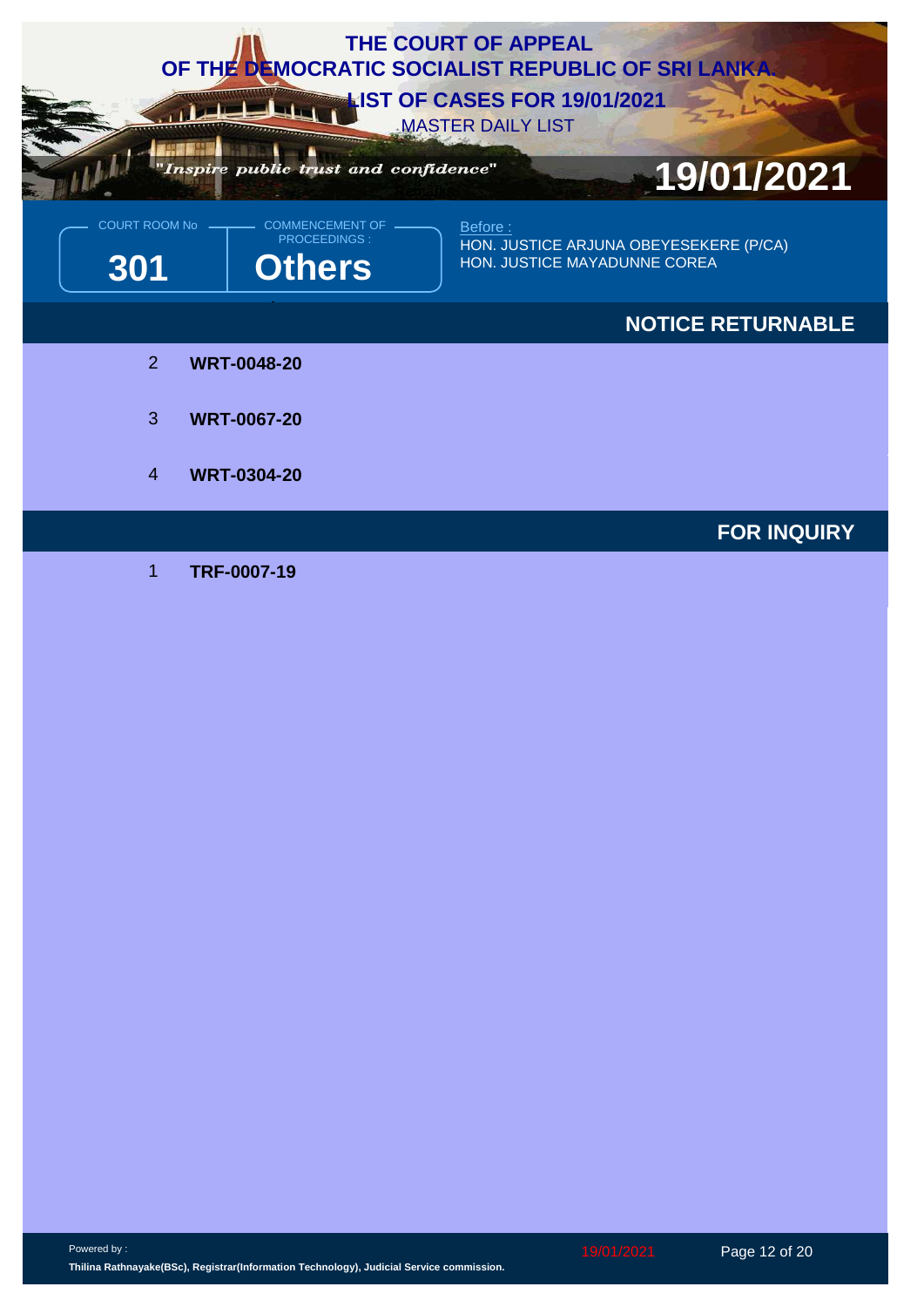

Powered by :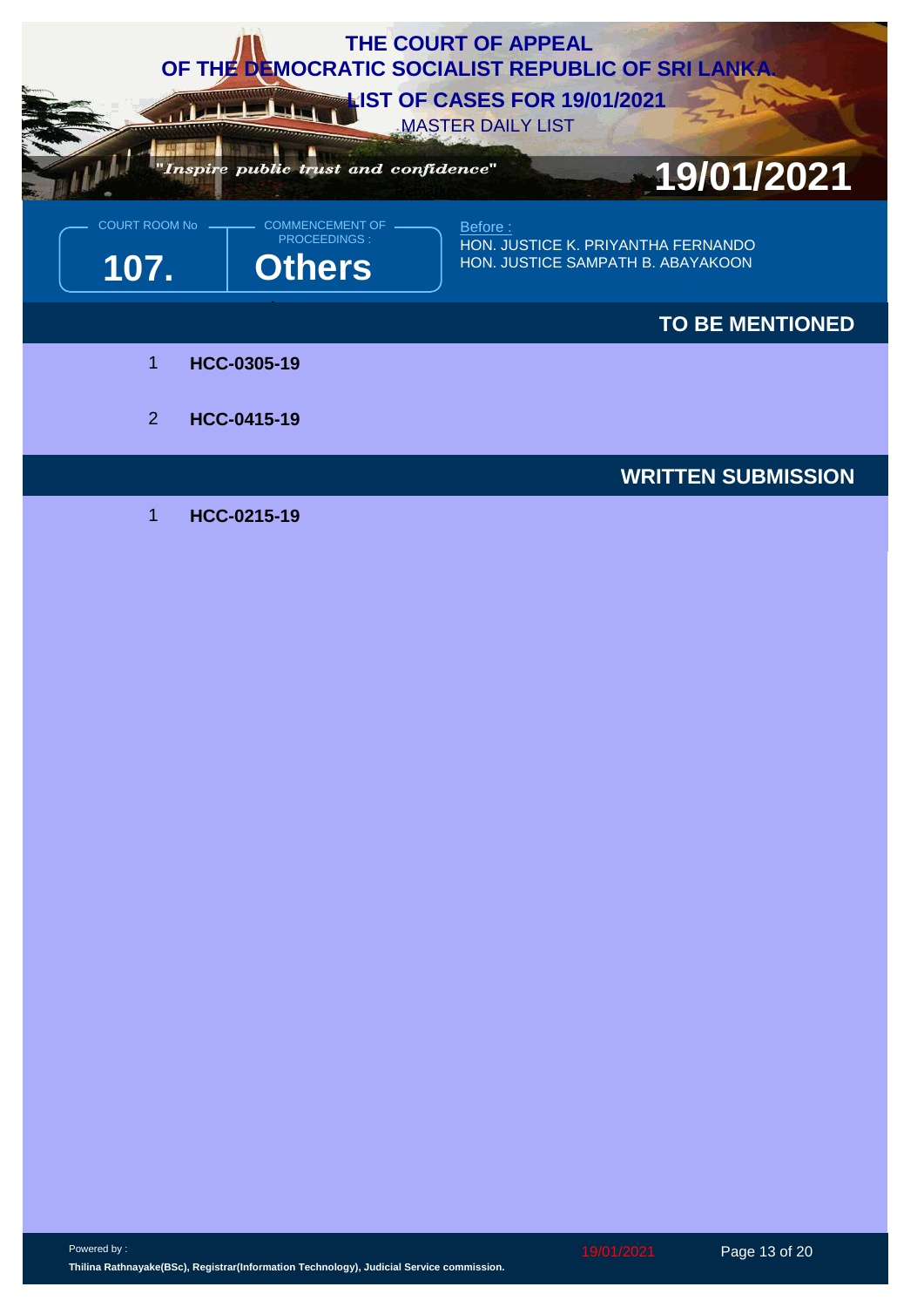| THE COURT OF APPEAL<br>OF THE DEMOCRATIC SOCIALIST REPUBLIC OF SRI LANKA.<br><b>NIST OF CASES FOR 19/01/2021</b><br><b>MASTER DAILY LIST</b> |                                                         |                                                                          |  |  |  |
|----------------------------------------------------------------------------------------------------------------------------------------------|---------------------------------------------------------|--------------------------------------------------------------------------|--|--|--|
|                                                                                                                                              | Inspire public trust and confidence"                    | 19/01/2021                                                               |  |  |  |
| <b>COURT ROOM No</b><br>204.                                                                                                                 | COMMENCEMENT OF<br><b>PROCEEDINGS:</b><br><b>Others</b> | Before:<br>HON. JUSTICE MENAKA WIJESUNDERA<br>HON. JUSTICE NEIL IDDAWALA |  |  |  |
|                                                                                                                                              |                                                         | <b>TO BE MENTIONED</b>                                                   |  |  |  |
| $\overline{1}$                                                                                                                               | CPA-0027-19                                             |                                                                          |  |  |  |
| 2 <sup>1</sup>                                                                                                                               | CPA-0082-20                                             |                                                                          |  |  |  |
| 3                                                                                                                                            | <b>BAL-0033-20</b>                                      |                                                                          |  |  |  |
|                                                                                                                                              |                                                         | <b>FOR SUPPORT</b>                                                       |  |  |  |
| $\overline{1}$                                                                                                                               | CPA-0087-20                                             |                                                                          |  |  |  |
| 2                                                                                                                                            | CPA-0116-20                                             |                                                                          |  |  |  |
| 3                                                                                                                                            | CPA-0126-20                                             |                                                                          |  |  |  |
|                                                                                                                                              |                                                         | <b>NOTICE RETURNABLE</b>                                                 |  |  |  |
| $\overline{1}$                                                                                                                               | PHC-0179-19                                             |                                                                          |  |  |  |
| 2 <sup>1</sup>                                                                                                                               | PHC-0180-19                                             |                                                                          |  |  |  |
| 3                                                                                                                                            | CPA-0059-20                                             |                                                                          |  |  |  |
|                                                                                                                                              |                                                         | <b>FOR INQUIRY</b>                                                       |  |  |  |
| $\overline{1}$                                                                                                                               | CPA-0035-20                                             |                                                                          |  |  |  |
|                                                                                                                                              |                                                         | <b>FOR ARGUMENT</b>                                                      |  |  |  |
| $\overline{1}$                                                                                                                               | LTA-0347-05                                             |                                                                          |  |  |  |
|                                                                                                                                              |                                                         |                                                                          |  |  |  |
|                                                                                                                                              |                                                         |                                                                          |  |  |  |

Powered by : **Thilina Rathnayake(BSc), Registrar(Information Technology), Judicial Service commission.**

19/01/2021 Page 14 of 20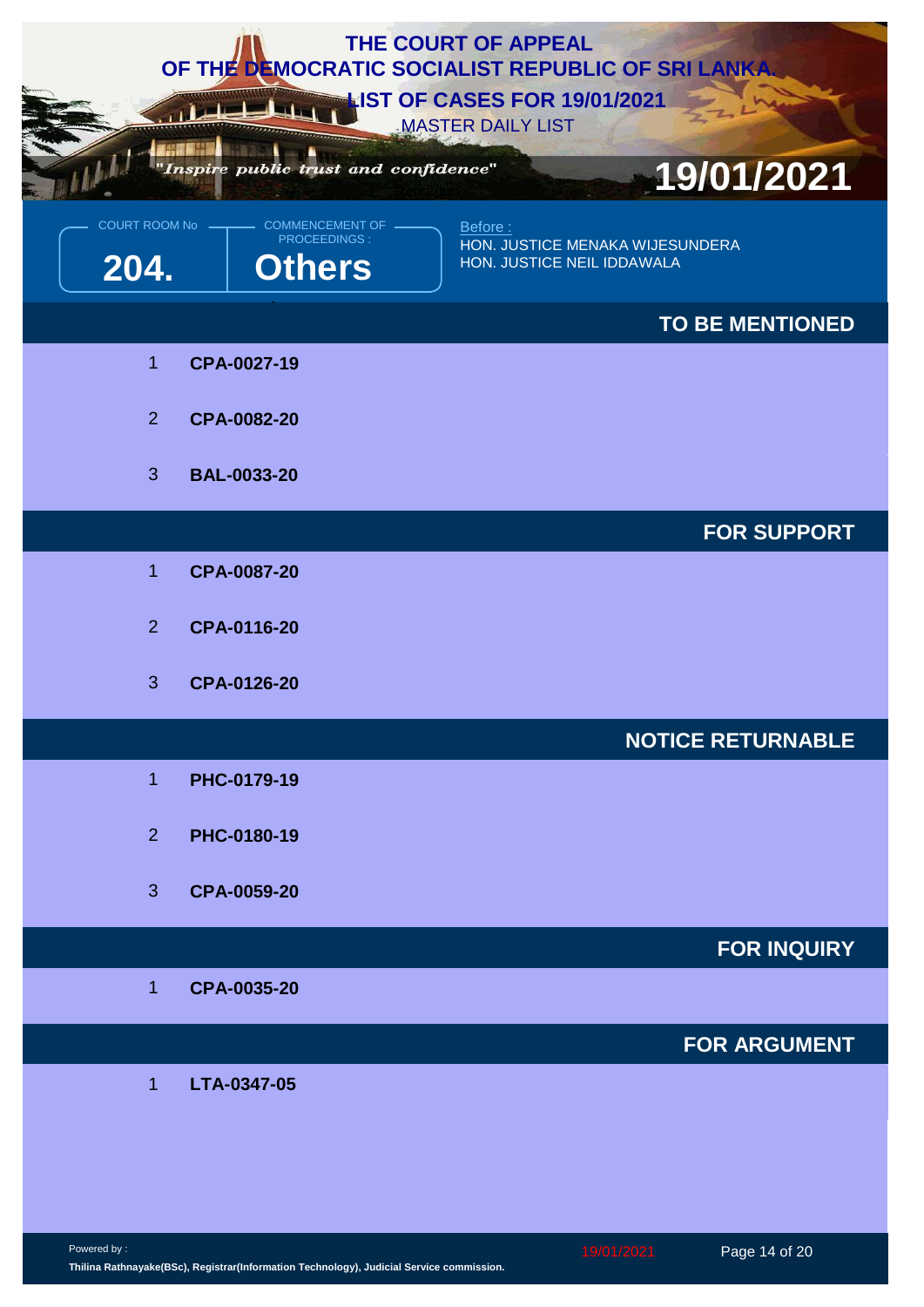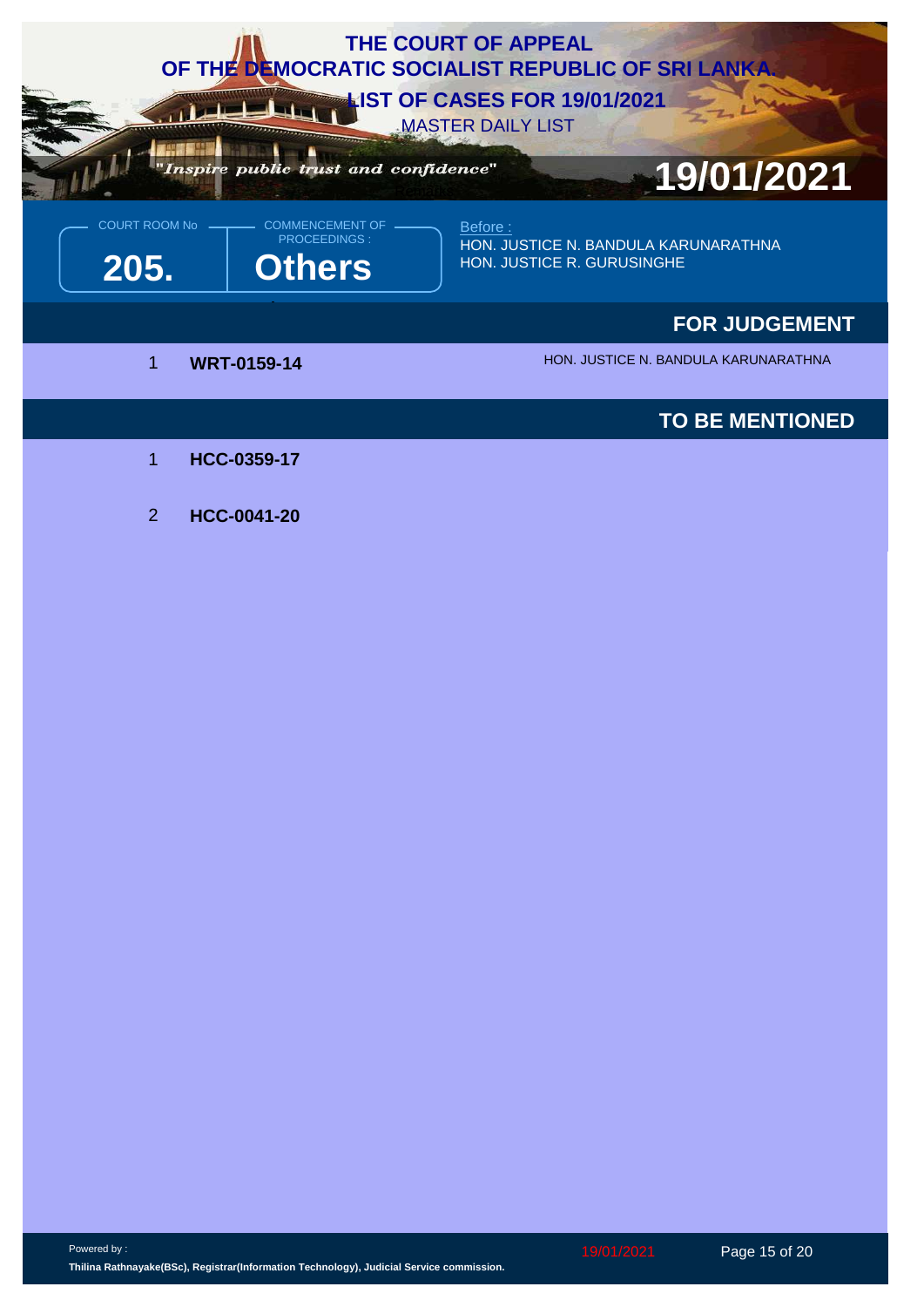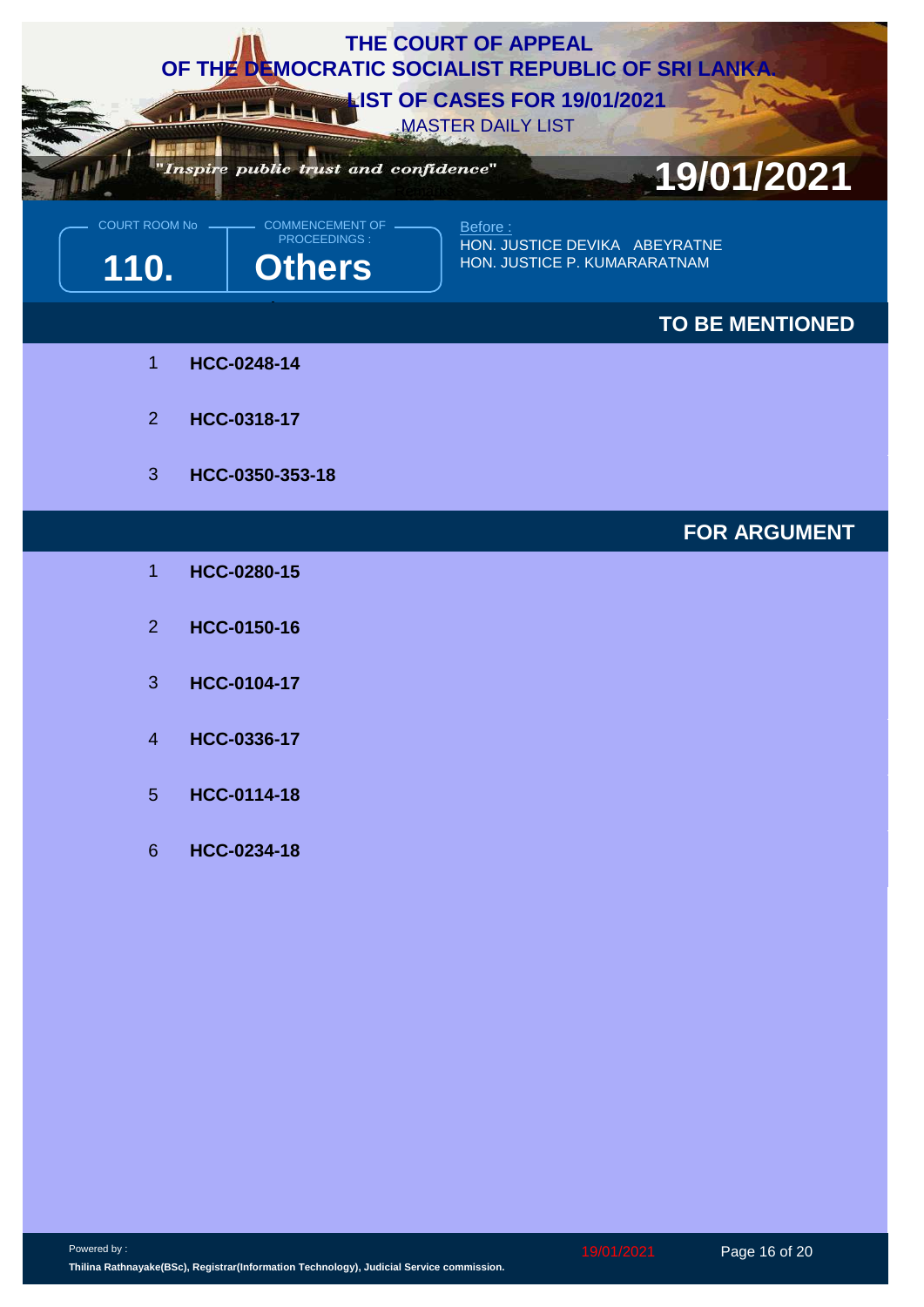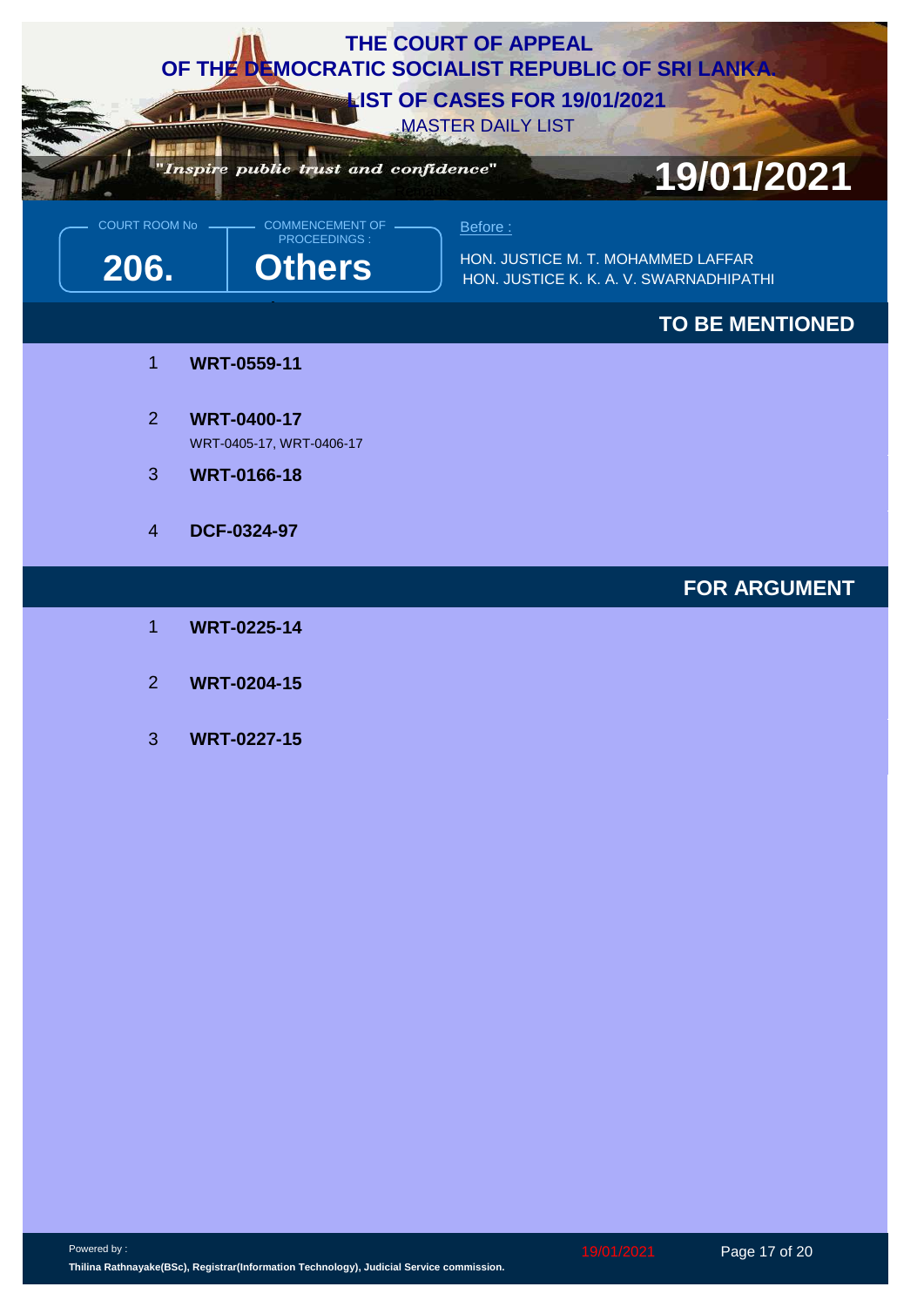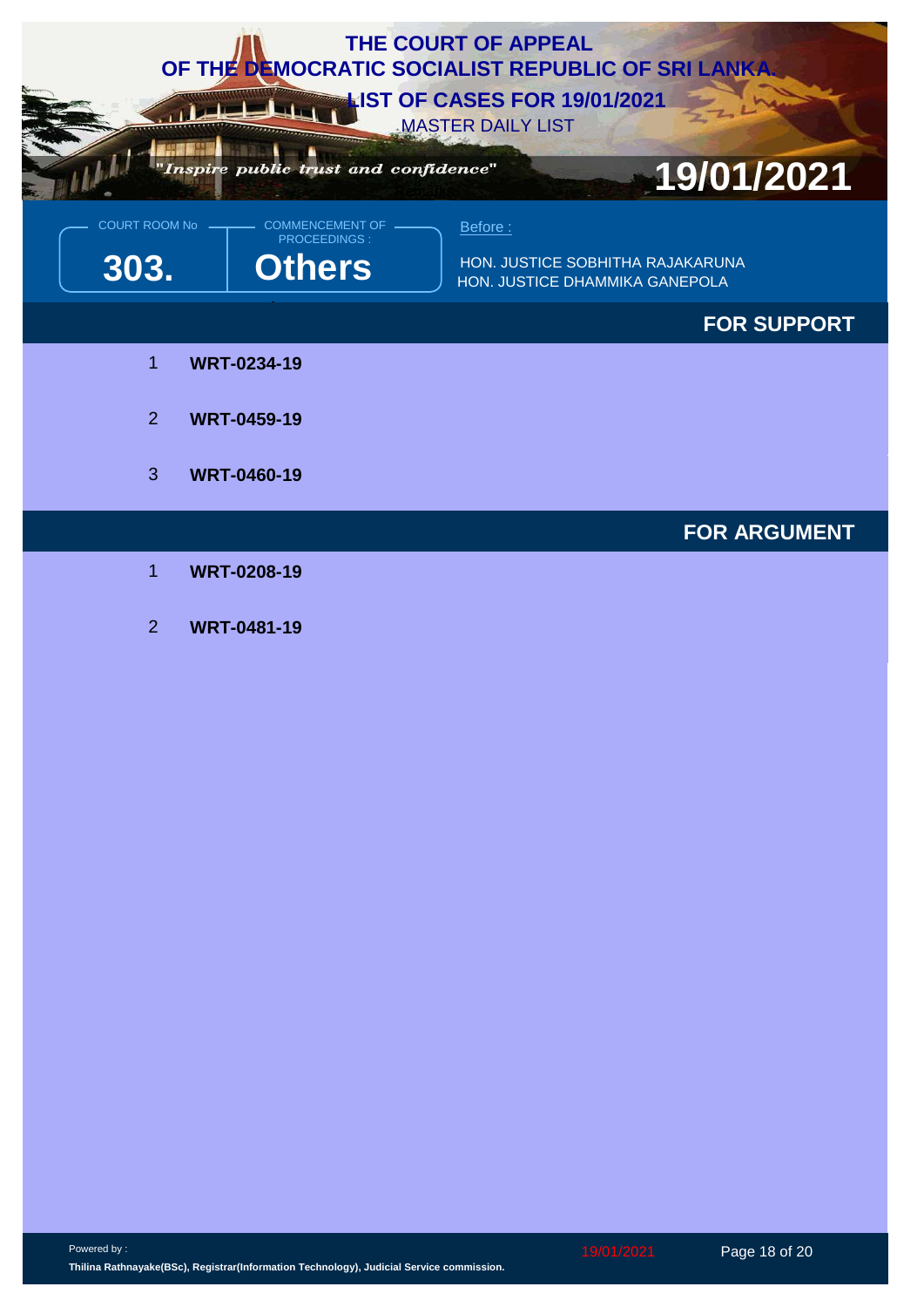

1 **RII-0020-18**